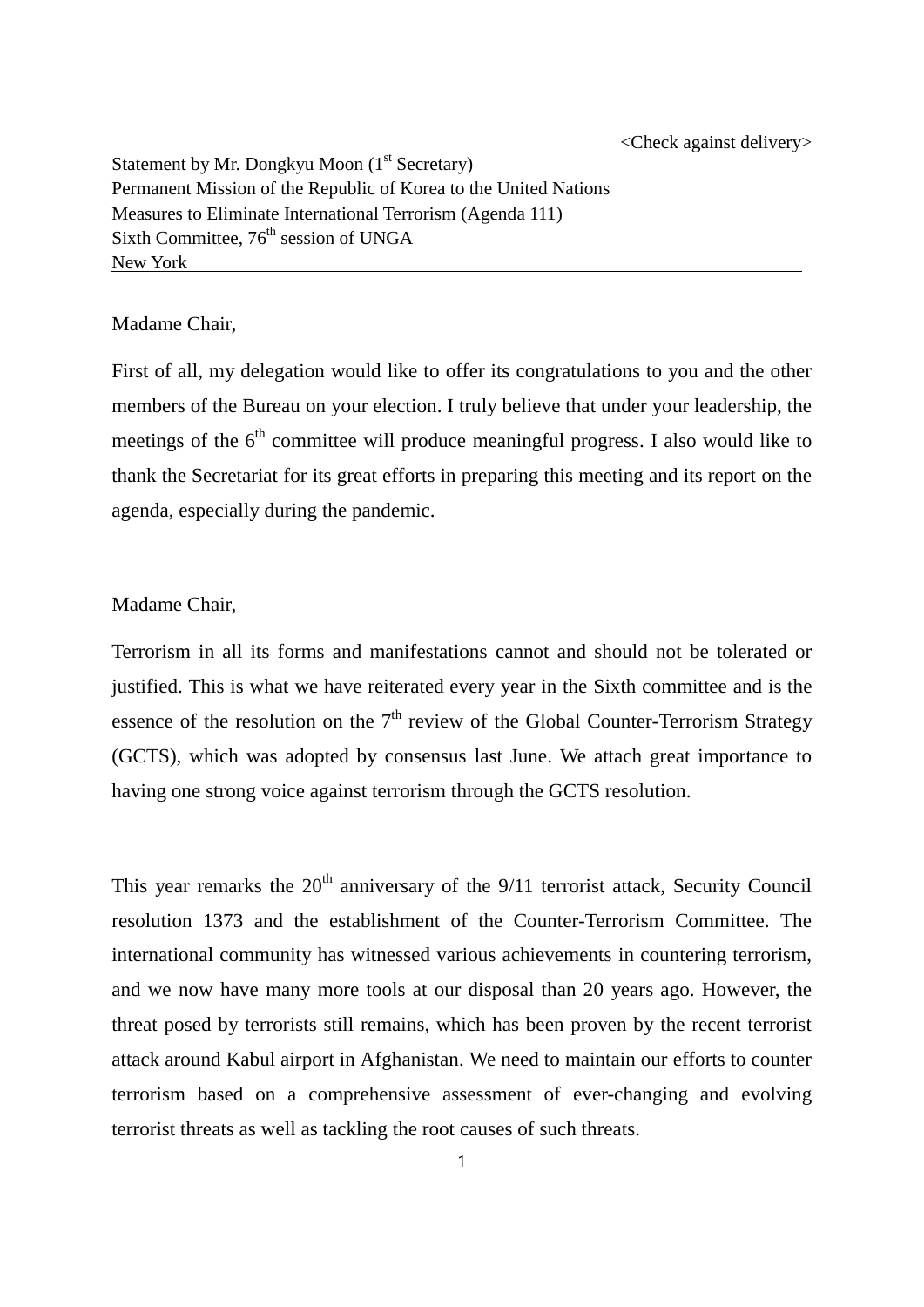In this regard, my delegation would like to shed light on three aspects of our way forward in countering terrorism and preventing violent extremism conducive to terrorism.

First, attention should be paid to new and emerging technologies. New technologies, including information and communication technology (ICT), have been used by terrorists and violent extremists for malicious purposes and at the same time by counter-terrorism authorities and relevant stakeholders to oppose such activity. The Republic of Korea has great interest in engaging in initiatives addressing such threats in cooperation with the United Nations and other stakeholders.

Having said that, the Republic of Korea welcomes the recent launch of the UNOCT Connect & Learn Platform, which is an online capacity building and networking tool. We hope this Platform will advance capacity-building efforts of the Office of Counter-Terrorism and play a role as a hub for various stakeholders in the CT area.

Second, international cooperation and coordination are essential. The Republic of Korea has actively participated in discussions and activities to strengthen the counterterrorism efforts of the international community, such as the Financial Action Task Force (FATF) and the Global Coalition to Defeat ISIS. We also remain committed to the ongoing work in the Sixth Committee that aims to finalize the draft Comprehensive Convention on International Terrorism.

Lastly, human rights, gender equality and civil society should be the core elements in our endeavors. Counter-terrorism should not be invoked as an excuse for violating